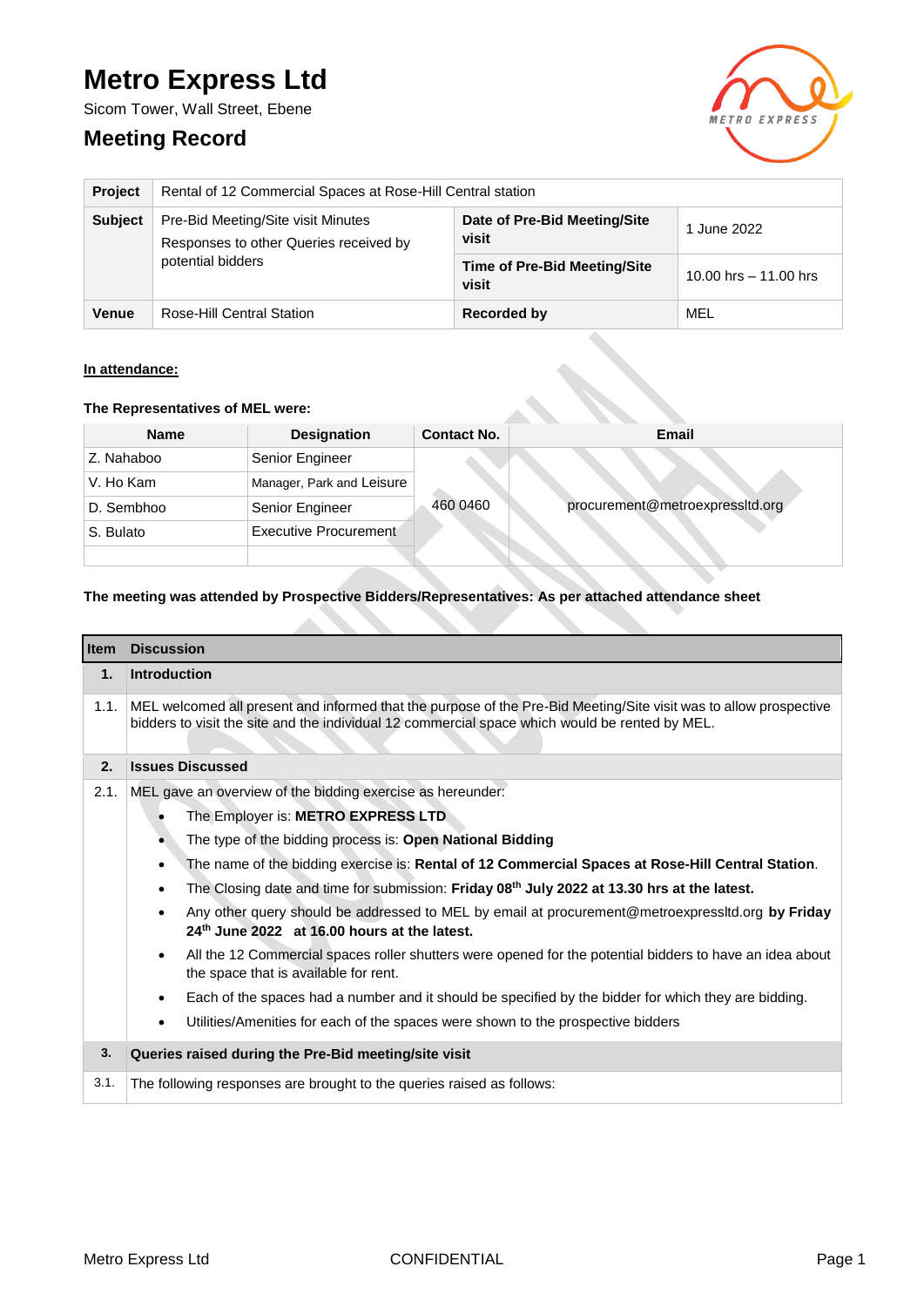| Item |       | <b>Discussion</b>                                                                                              |                                                                                                                                                                                                                                                                                                                                                                                                                                                                                                                                                                                                                                                |  |
|------|-------|----------------------------------------------------------------------------------------------------------------|------------------------------------------------------------------------------------------------------------------------------------------------------------------------------------------------------------------------------------------------------------------------------------------------------------------------------------------------------------------------------------------------------------------------------------------------------------------------------------------------------------------------------------------------------------------------------------------------------------------------------------------------|--|
| 3.2. |       |                                                                                                                |                                                                                                                                                                                                                                                                                                                                                                                                                                                                                                                                                                                                                                                |  |
|      | SN.   | Query                                                                                                          | <b>Response</b>                                                                                                                                                                                                                                                                                                                                                                                                                                                                                                                                                                                                                                |  |
|      | i.    | What is the provision for toilet for prospective<br>tenants                                                    | Arrangement will be made for the sharing of toilet<br>with MEL staffs                                                                                                                                                                                                                                                                                                                                                                                                                                                                                                                                                                          |  |
|      | ii.   | How much is the security deposit                                                                               | 2 months rent                                                                                                                                                                                                                                                                                                                                                                                                                                                                                                                                                                                                                                  |  |
|      | iii.  | What is the hours of operation?                                                                                | From 6 a.m. to 22.00 p.m.                                                                                                                                                                                                                                                                                                                                                                                                                                                                                                                                                                                                                      |  |
|      | iv.   | What is the closing date for submission of bids?                                                               | It was clearly mentioned that as it is a<br>bidding exercise, submissions should be<br>provided in the following format:<br>One (1) bound hard copy, marked<br>"Original" and one (1) bound hard copy,<br>marked "Copy" in a sealed package<br>marked 'Strictly Private and Confidential<br>bearing Procurement Reference No:<br>MEL/ONB/CS/21/21, with the bidder's<br>name clearly indicated.<br>Bids should be deposited in the Bid/Tender Box<br>located at Metro Express Ltd, 3rd Floor, SICOM<br>Tower, Wall Street, Cybercity, Ebene 72201, not<br>later than Friday 08th 2022 at 13.30 hours. Late<br>bid submissions will be rejected |  |
|      | v.    | For how long would the space be rented?                                                                        | Initially the lease would be for an initial period of<br>three years, and may be renewed for an additional<br>two years.                                                                                                                                                                                                                                                                                                                                                                                                                                                                                                                       |  |
|      | vi.   | Special conditions for the rented spaces?                                                                      | No cooking is allowed in the premises.                                                                                                                                                                                                                                                                                                                                                                                                                                                                                                                                                                                                         |  |
|      | vii.  | Is there any space reserved for selling food and<br>for other items                                            | There is no such segregation as each of the<br>commercial space is isolated                                                                                                                                                                                                                                                                                                                                                                                                                                                                                                                                                                    |  |
|      | viii. | The prospective tenants asked for how they are<br>going to bring their goods, meaning loading and<br>unloading | We mentioned that this could be done after/or<br>before the bus operating hours                                                                                                                                                                                                                                                                                                                                                                                                                                                                                                                                                                |  |
|      | ix.   | Is there any parking for tenants?                                                                              | There is no provision for parking                                                                                                                                                                                                                                                                                                                                                                                                                                                                                                                                                                                                              |  |
|      | х.    | Why no minimum cost is mentioned concerning<br>the monthly rent                                                | The prospective tenants should quote for a<br>reasonable price.                                                                                                                                                                                                                                                                                                                                                                                                                                                                                                                                                                                |  |
|      | xi.   | Is there a flexibility concerning the submission of<br>bids?                                                   | No, it should be on the date specified only i.e.<br>Friday $8th$ July 2022 $@$ 13.30 at latest                                                                                                                                                                                                                                                                                                                                                                                                                                                                                                                                                 |  |
|      | XII.  | Will MEL give the space to two bidders having<br>same type of business?                                        | Yes, it is possible                                                                                                                                                                                                                                                                                                                                                                                                                                                                                                                                                                                                                            |  |
|      | xiii. | How will MEL allocate the respective spaces                                                                    | The award shall be made to the substantially<br>responsive bidder whose proposal is most<br>advantageous to MEL.                                                                                                                                                                                                                                                                                                                                                                                                                                                                                                                               |  |
|      | xiv.  | Do the tenants need to have an insurance                                                                       | The building is already insured by MEL, the<br>tenants will have to insure their goods and<br>equipment                                                                                                                                                                                                                                                                                                                                                                                                                                                                                                                                        |  |
|      | XV.   | Can the future tenants make modification to the<br>space?                                                      | Yes, alterations or modifications can be done with<br>prior consent of MEL                                                                                                                                                                                                                                                                                                                                                                                                                                                                                                                                                                     |  |
|      | XVİ.  | Can a bidder have more than one shop?                                                                          | Bidder can bid for more than one shop, but will be<br>allocated one only as per the bidding document                                                                                                                                                                                                                                                                                                                                                                                                                                                                                                                                           |  |
|      | XVII. | Do we need to submit business plan?                                                                            | Bidders may submit a business plan as added<br>value for evaluation                                                                                                                                                                                                                                                                                                                                                                                                                                                                                                                                                                            |  |